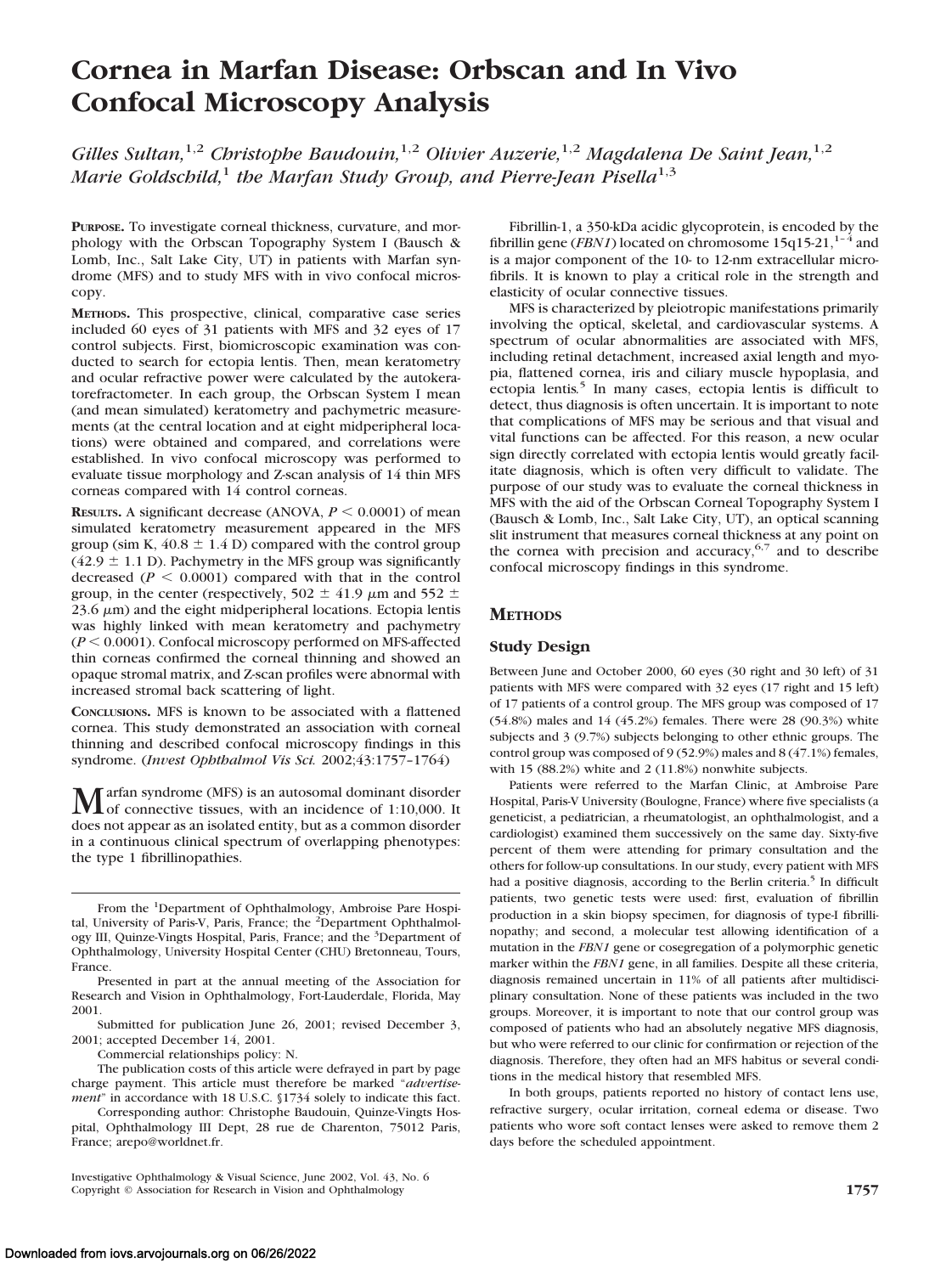#### **Procedures**

For each patient, the procedure was fully explained, and consent was obtained, according to the ethics committee of Ambroise Pare Hospital (University Paris-V), and in adherence to the Declaration of Helsinki for research involving human subjects. Our ophthalmic investigations were based on the Berlin criteria.<sup>5</sup> First, the three minor abnormalities in favor of the presence of MFS were sought. In this way, a systematic interrogatory was performed to search for a retinal detachment antecedent, and a noncontact fundus examination was performed. Then, the mean K measurement and the ocular refractive power were established by the autokeratorefractometer (model KR.3500; Topcon Inc, Paramus, NJ); ametropia was evaluated with the spherical equivalent.

Second, ectopia lentis, a major sign according to the Berlin criteria, was systematically sought by biomicroscopic examination, with complete pupillary dilation and with different positions of the eye, and was classified according to its severity and location (inferior, superior, superonasal, or superotemporal).

### **Orbscan Analysis**

The Orbscan Corneal Topography System I (Bausch & Lomb, Inc., Salt Lake City, UT) was used in this study (hardware essentially composed of a computer system with a Pentium processor [Intel Corp., Santa Clara, CA] and Windows NT operating system [Microsoft Corp., Redmond, WA]). Accuracy and variability (precision) of pachymetry measurements using the Orbscan system were shown elsewhere to be acceptable for research use.<sup>6</sup> Examinations were always performed by the same practitioner to capture all data in the same manner and at the same time of day for all procedures. Indeed, according to a prior study, early morning Orbscan central and peripheral pachymetries seemed to be highly variable,<sup>6</sup> with a diurnally based hydration gradient across the peripheral cornea.

The Orbscan System I software, Orbtek (Bausch & Lomb, Inc.), calculated many data in the cornea. In the two groups, we measured mean keratometry in the 3.0-mm central zone (mean K), the mean simulated keratometry (sim K), the mean astigmatism in the 3.0-mm central zone (mean A), and the mean simulated astigmatism (sim A).

Then, nine pachymetry measurements (obtained from the difference in elevation between the anterior and posterior surfaces) and location data were studied as previously described<sup>8</sup> in normal eyes. They are represented by 9 circles of 2 mm diameter each located 3 mm from the visual axis (Figure 3 shows 11 circles): the central corneal thickness, and at eight locations in the midperipheral cornea. These 9 circles are central, superotemporal, temporal, inferotemporal, inferior, inferonasal, nasal, superonasal, and superior. Moreover, the thinnest corneal point, its distance from center, and its quadrant location (superonasal, inferonasal, inferotemporal, and superotemporal) were identified by the Orbscan software and analyzed.

As previously described, $8$  in the pachymetry maps the warmest color identifies the thinnest corneal area and designates one of four different patterns (depicted in Figure 3) namely round, oval, decentered round, and decentered oval. In the round pattern, the ratio of the shortest to the longest diameter (SD-LD) of the warmest-colored zone is greater than or equal to two thirds, and the warmest color is either entirely located at the center of the map or more than half of the area of the warmest color enters the central 3-mm diameter zone. In the

**1758 Sultan et al.** *IOVS,* June 2002, Vol. 43, No. 6

|  | TABLE 1. Demographic Characteristics by Diagnostic Group |  |  |
|--|----------------------------------------------------------|--|--|
|  |                                                          |  |  |

|                    | <b>MFS</b>      | $P^*$ | Control         |
|--------------------|-----------------|-------|-----------------|
| Number of eyes     | 60              |       | 32              |
| Number of patients | 31              |       | 17              |
| Age $(v)$          |                 |       |                 |
| Mean $\pm$ SD      | $23.9 \pm 14.3$ | 0.12  | $29.8 \pm 21.4$ |
| Range              | $5 - 50$        |       | $4 - 70$        |
| Sex $(n, %)$       |                 |       |                 |
| Male               | 17(54.8)        |       | 9(52.9)         |
| Female             | 14(45.2)        |       | 8(47.1)         |
| Race $(n, %)$      |                 |       |                 |
| White              | 28 (90.3)       |       | 15(88.2)        |
| Other              | 3(9.7)          |       | 2(11.8)         |

\* Compared with control.

oval pattern, the ratio SD-LD is less than two thirds, and the warmest color is situated the same as in the round pattern. In decentered patterns, the warmest color is either round or oval, and more than half of its area is outside the 3-mm central diameter zone or is entirely located in the peripheral cornea.

### **Confocal Scanning Microscopy**

In vivo confocal scanning microscopy (ConfoScan P4; Tomey, Nagoya, Japan) was performed in 14 significantly thin corneas of seven patients with MFS, and in 14 control corneas, to seek any difference between both groups. Integrity and morphologic features of the corneal stroma and endothelium in MFS were evaluated. Thickness measurements and Z-scan patterns were analyzed in both groups.

#### **Statistical Analyses**

Results were calculated as arithmetic means  $\pm$  SD; significance was calculated by means of two-way analysis of variance (ANOVA) and Student's *t*-test, with  $P \le 0.05$  regarded as significant. The  $\chi^2$  test was used for qualitative comparisons. Statistical correlations were performed with the *z* correlation test, also at a 0.05 level of significance (Statview IV for Windows; Abacus, Berkeley, CA).

## **RESULTS**

#### **Clinical Findings**

Demographic information and clinical aspects are summarized in Tables 1 and 2. Sixty eyes of 31 patients with MFS were compared with 32 eyes of 17 patients of a control group. Mean age in the MFS group was  $23.9 \pm 14.3$  years (range,  $5-50$ ) versus  $29.8 \pm 21.4$  years in the control group (range,  $4-70$ ; NS).

Mean K performed in the two groups with the autokeratometer, was significantly lower in the MFS group (mean  $\pm$  SD,  $41.4 \pm 1.4$  D; range,  $38.1 - 44.2$ ) compared with the one obtained in the control group (43.0  $\pm$  1.0 D; range, 41-45, *P* < 0.0001 between both groups). In the MFS group, 32 (53.3%) of 60 eyes were statistically flattened (below 41.5 D) versus only

### **TABLE 2.** Clinical and Autorefractometer Data

|                      | Marfan         |                 |                    | Control         |                 |
|----------------------|----------------|-----------------|--------------------|-----------------|-----------------|
|                      | Mean $\pm$ SD  | (Range)         | $\boldsymbol{P^*}$ | Mean $\pm$ SD   | (Range)         |
| Mean $K(D)$          | $41.4 \pm 1.4$ | $(38.1 - 44.2)$ | < 0.0001           | $43.0 \pm 1.0$  | $(41.0 - 45.0)$ |
| Refractive power (D) | $-1.1 \pm 2.2$ | $(-8-+2)$       | $0.06$ (NS)        | $-0.25 \pm 1.5$ | $(-4.5 - +3)$   |
| Ectopia lentis (%)   | 86.7           |                 | < 0.0001           |                 | $\Omega$        |

\* Compared with control.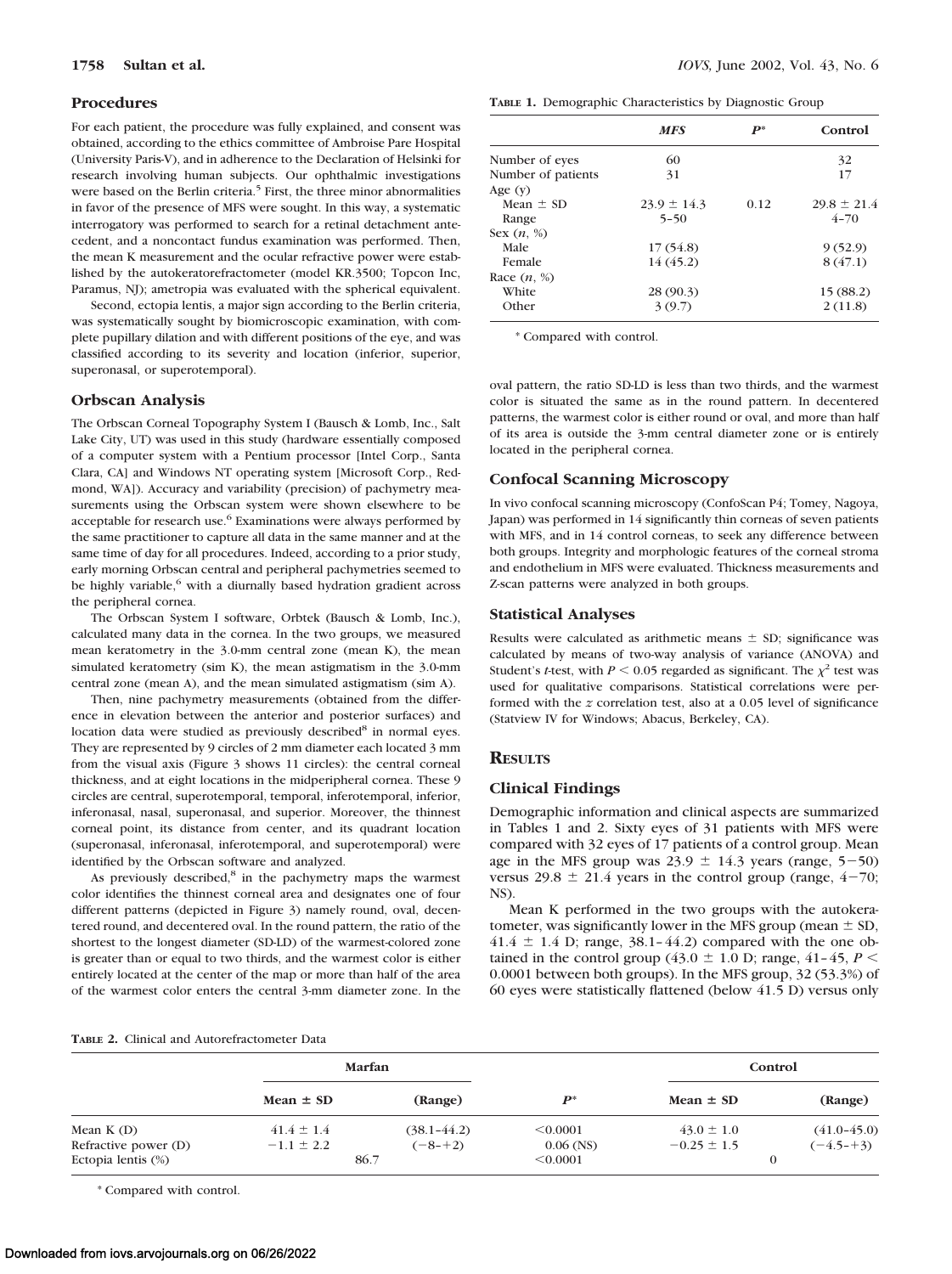|  |  |  | TABLE 3. Orbscan Corneal Topography System Data |  |  |
|--|--|--|-------------------------------------------------|--|--|
|--|--|--|-------------------------------------------------|--|--|

|                                  | Marfan           |                 |             | Control          |                 |  |
|----------------------------------|------------------|-----------------|-------------|------------------|-----------------|--|
|                                  | Mean $\pm$ SD    | (Range)         | $P^*$       | Mean $\pm$ SD    | (Range)         |  |
| Mean $K(D)$                      | $40.8 \pm 1.4$   | $(37.5-43.9)$   | < 0.0001    | $42.8 \pm 1.0$   | $(40.5 - 44.8)$ |  |
| Sim K (D)                        | $40.8 \pm 1.4$   | $(37.5 - 43.9)$ | < 0.0001    | $42.9 \pm 1.1$   | $(40.4 - 44.9)$ |  |
| Mean A (cylinder in D)           | $1.09 \pm 0.87$  | $(0.1-4.9)$     | $0.06$ (NS) | $0.78 \pm 0.47$  | $(0.1 - 2.0)$   |  |
| Sim A (cylinder in D)            | $1.07 \pm 0.84$  | $(0.1 - 5.2)$   | 0.03        | $0.72 \pm 0.43$  | $(0.1-1.7)$     |  |
| Central thickness $(\mu m)$      | $502.0 \pm 41.9$ | $(429 - 606)$   | < 0.0001    | $552.4 \pm 23.6$ | $(510-609)$     |  |
| Thinnest corneal point $(\mu m)$ | $487.2 \pm 42.2$ | $(412 - 585)$   | < 0.0001    | $542.2 \pm 25.0$ | $(496 - 598)$   |  |

Mean K and mean A are in the 3.0-mm central zone.

\* Compared with control.

5 (15.6%) of 32 eyes in the control group, which was significantly higher ( $P \le 0.0001$ ). Nine eyes (15%) of the MFS group had mean corneal power below 40.0 D (none in the control group), which corresponds to a considerably flattened cornea.

Ocular refractive power, measured as spherical equivalent, was not significantly different ( $P = 0.06$ ) in the MFS group (mean  $\pm$  SD,  $-1.1 \pm 2.2$ ) compared with the control group  $(-0.25 \pm 1.5)$ . Indeed, several patients with myopia were referred by ophthalmologists to the Marfan clinic, to explore a suspected phenotype of MFS, and therefore the control group had a lower refractive power than in the general population.

In the systematic biomicroscopic examination, ectopia lentis was observed in 86.7% (52 eyes) of the MFS group and was found in no eyes in the control group (significant difference between the two groups,  $P \leq 0.0001$ ). Most often, lens dislocation occurred in the superotemporal and the superior area.

#### **Orbscan Data**

All Orbscan data are summarized in Tables 3, 4, and 5 and Figures 1 and 2. Mean K in the 3.0-mm central zone in the MFS group was  $40.8 \pm 1.4$  D (range, 37.5-43.9) and was significantly decreased compared with the control group ( $P \leq$ 0.0001 for both groups), which was  $42.8 \pm 1.0$  D (range, 40.5–44.8). The proportion of flattened corneas (mean  $K <$ 41.5 D) determined with the Orbscan system (and the autorefractometer) was significantly higher ( $P \le 0.0001$ ) in the MFS group  $(75.4\%; 43/57$  eyes) than in the control group  $(12.5\%;$ 4/32 eyes). Moreover, patients with MFS and presence of ectopia lentis had mean K of  $40.8 \pm 1.5$  D, ranging from 37.5 to 43.9 D. Sim K measures in the MFS group (Fig. 1) were  $40.8 \pm 1.4$  D (range, 37.5–43.9) versus  $42.9 \pm 1.1$  D (range, 40.4–44.9) for the control group ( $P < 0.0001$ ).

Control group mean A in the 3.0-mm central zone was  $0.78 \pm 0.47$  D (range, 0.1-2.0) which was not significantly different from that in the MFS group (mean A,  $1.09 \pm 0.87$  D; range,  $0.1-4.9$ ,  $P = 0.06$ ). However, MFS group mean sim A  $(1.07 \pm 0.84 \text{ D})$ ; range, 0.1-5.2) was significantly decreased  $(P = 0.03)$  compared with the control group  $(0.72 \pm 0.43)$ . range, 0.1–1.7).

An Orbscan pachymetry example is represented in Figure 3 showing a pachymetric pattern of central thickness, and 10 midperipheral locations, in a patient with MFS; four data points were important to us in the study: central thickness, eight midperipheral thicknesses, thinnest corneal point measurement, and type of pattern. These data are summarized in Tables 3, 4, and 5. Central thickness in the MFS group was  $502 \pm 41.9$  $\mu$ m (range, 429–606), significantly lower than in the control group (552.4  $\pm$  23.6  $\mu$ m; range, 510 – 609; *P* < 0.0001). In the MFS group, 34 (56.7%) of 60 eyes had a central thickness below 520  $\mu$ m, whereas only 2 (6.2%) of 32 eyes in the control group showed a statistical difference  $(P \le 0.0001)$ . In the same way, the thinnest corneal point measured in the MFS group was  $487.2 \pm 42.2 \mu m$ , ranging from 412 to 585  $\mu$ m versus 542.2  $\pm$  25  $\mu$ m (range, 496-598) for the control group (*P* < 0.0001). In Table 4, central and eight midperipheral location pachymetry measurements (mean  $\pm$  SD) are summarized. In the central, superotemporal, nasal, superonasal, and superior areas, pachymetric measurements were significantly lower in the MFS group than in the control group ( $P < 0.0001$ ). In temporal, inferotemporal, inferior, and inferonasal areas, there was the same difference (respective probabilities were 0.005, 0.04, 0.002, and 0.0007). Each time, in both groups, among the nine regions evaluated, the central cornea was found to be the thinnest (502  $\pm$  42  $\mu$ m in the MFS group and 552  $\pm$  24  $\mu$ m in the control group).

In Table 5, in the MFS group as in the control group, the preferential location of the thinnest corneal site was the inferotemporal quadrant (respectively, 55% and 62.6%). The principal data were the higher proportion of location in the inferonasal quadrant in the MFS group (16.4%, versus 6.2% in the control group). The thinnest corneal site distance from the visual axis was barely higher in the MFS group (0.92 mm) than in the control group (0.82 mm). Pachymetry color-coded maps were classified into round, oval, decentered round, and decentered oval patterns. In the control group, the majority of eyes had either oval (50%) or round (43.7%) patterns, whereas the MFS group had more round (58.3%) than oval (38.3%) patterns  $(P = 0.59)$ .

|  |  |  | TABLE 4. Orbscan Corneal Thickness in Each Location |  |  |  |
|--|--|--|-----------------------------------------------------|--|--|--|
|--|--|--|-----------------------------------------------------|--|--|--|

|                                                  | Central                      | Supero<br><b>Temporal</b>    | <b>Temporal</b>              | Infero<br><b>Temporal</b>    | Inferior                     | Infero<br><b>Nasal</b>       | <b>Nasal</b>                 | Supero<br><b>Nasal</b>       | <b>Superior</b>              |
|--------------------------------------------------|------------------------------|------------------------------|------------------------------|------------------------------|------------------------------|------------------------------|------------------------------|------------------------------|------------------------------|
| <b>MFS</b>                                       | $502 \pm 42$                 | $563 \pm 40$                 | $566 \pm 45$                 | $576 \pm 47$                 | $584 \pm 44$                 | $594 \pm 46$                 | $587 \pm 40$                 | $576 \pm 44$                 | $573 \pm 47$                 |
| Control                                          | $552 \pm 24$                 | $603 \pm 27$                 | $592 \pm 28$                 | $595 \pm 29$                 | $613 \pm 30$                 | $627 \pm 30$                 | $626 \pm 30$                 | $631 \pm 30$                 | $635 \pm 24$                 |
| $\boldsymbol{P}$                                 | < 0.0001                     | < 0.0001                     | 0.005                        | 0.04                         | 0.002                        | 0.0007                       | < 0.0001                     | < 0.0001                     | < 0.0001                     |
| Liu et al. <sup>8</sup><br>Dursun et al. $^{11}$ | $560 \pm 30$<br>$558 \pm 18$ | $620 \pm 30$<br>$621 \pm 26$ | $590 \pm 30$<br>$589 \pm 17$ | $600 \pm 30$<br>$609 \pm 17$ | $630 \pm 30$<br>$632 \pm 22$ | $630 \pm 30$<br>$626 \pm 22$ | $610 \pm 30$<br>$614 \pm 16$ | $630 \pm 30$<br>$638 \pm 14$ | $640 \pm 30$<br>$653 \pm 18$ |

Data are expressed as mean micrometers  $\pm$  SD. Probabilities are MFS versus control.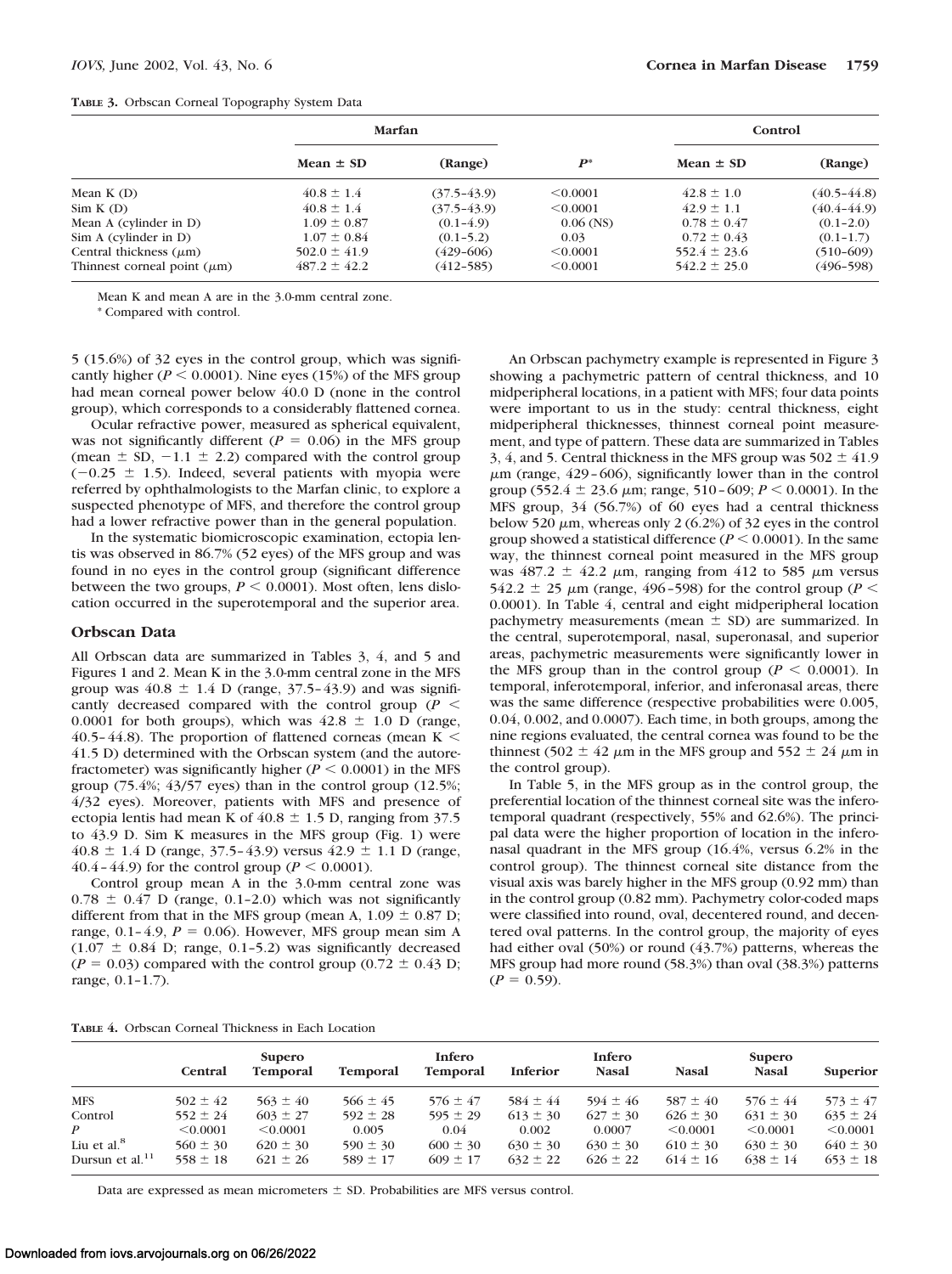| <b>TABLE 5.</b> Location of the Thinnest Corneal Point Measured by the |  |  |  |
|------------------------------------------------------------------------|--|--|--|
| Orbscan and the Average Pachymetric Pattern                            |  |  |  |

|                                  | Marfan | Control | Lin et al. $8$ |
|----------------------------------|--------|---------|----------------|
| Location of the thinnest corneal |        |         |                |
| point                            |        |         |                |
| Inferotemporal Quadrant (%)      | 55.0   | 62.6    | 69.57          |
| Superotemporal Quadrant (%)      | 26.8   | 28.1    | 23.91          |
| Inferonasal Quadrant (%)         | 16.4   | 62      | 4.35           |
| Superonasal Quadrant (%)         | 1.8    | 3.1     | 2.17           |
| Distance from the corneal        |        |         |                |
| center (mm)                      | 0.92   | 0.82    | 0.90           |
| Average pachymetric pattern      |        |         |                |
| Round $(\%)$                     | 53.3   | 43.7    | 41.30          |
| Oval $(\%)$                      | 38.3   | 50.0    | 47.83          |
| Decentred round (%)              | 3.4    | 0.0     | 2.18           |
| Decentred oval (%)               | 5.0    | 6.3     | 8.70           |

### **In Vivo Confocal Microscopy**

MFS keratocyte nuclei were embedded in an opaque stromal matrix but morphology and density were normal. Stromal and corneal thicknesses were thinner in every case, and Z-scan profiles were abnormal with an increased back scattering of light in the stroma, with blurred images. Indeed, as seen in Figure 4, the stromal level of reflectivity was normally lower than those in the epithelium and endothelium. However, in the Marfan cornea, the increased back scattering of light induced a higher level of the stromal plateau in comparison with epithelium and endothelium reflectivities, which were smoothed down. Mean reflectivity obtained in the 14 Marfan corneas measured was statistically higher than in the 14 normal corneas  $(0.61 \pm 0.073 \text{ vs. } 0.48 \pm 0.068, P = 0.009).$ 

Epithelial and endothelial cells appeared to be regular in shape, and the subbasal nerves were visible and comparable to those of a normal cornea.

## **Correlation Analyses**

All data are summarized in Table 6. First, as expected, autorefractometer and Orbscan mean keratometries in the 3.0-mm central zone showed strong positive correlation ( $P \le 0.0001$ ). In the same way, Orbscan mean K correlated positively with sim K ( $P < 0.0001$ ). In Table 7, keratometry and pachymetry were established in the group of patients with ectopia lentis. In comparison with other patients, significant differences were described. The presence of ectopia lentis was linked with decreased pachymetry (central,  $483.7 \pm 36.4 \mu$ m in the group with dislocation of the lens versus  $547.2 \pm 32.1$  in the group without;  $P \le 0.0001$ ), keratometry (mean K,  $41.3 \pm 1.3$  D in the group with dislocation of the lens versus  $42.7 \pm 1.1$  D in the group without), and conversely. There was no statistical correlation between corneal thickness and refractive power  $(P = 0.12)$ . Finally, neither central nor thinnest pachymetries correlated significantly with mean K or sim K.

# **DISCUSSION**

In this study, an MFS-affected cornea was confirmed to be flattened. These data, well known for 20 years, are included in the Berlin criteria<sup>2</sup> and in the revised diagnostic criteria for MFS,<sup>9</sup> as a minor sign. In autorefractometer mean K data, we obtained results comparable to those of Maumenee<sup>10</sup> in her MFS group (mean K,  $41.38 \pm 2.04$  D) and to other mean corneal powers of normal eye (range, 43.0–44.0). Control group mean A in the 3.0-mm central zone  $(0.78 \pm 1.4 \text{ D})$  was not significantly different from that of the MFS group (1.09  $\pm$ 0.87 D). Maumenee<sup>10,12</sup> reported a mean A of  $1.47 \pm 1.51$  D, but 33.4% of the eyes had a cylinder of less than 0.5 D.

Moreover, with Orbscan pachymetry, MFS-affected corneas appeared to be significantly thinner in the central  $(502 \pm 41.9)$  $\mu$ m) and peripheral areas than corneas of normal eyes (552  $\pm$  $23.6 \mu m$ ), which has not been described in the literature. In 1981, Maumenee<sup>10</sup> reported pachymetry measurements in 11



**FIGURE 1.** Orbscan sim K measurement in the two groups.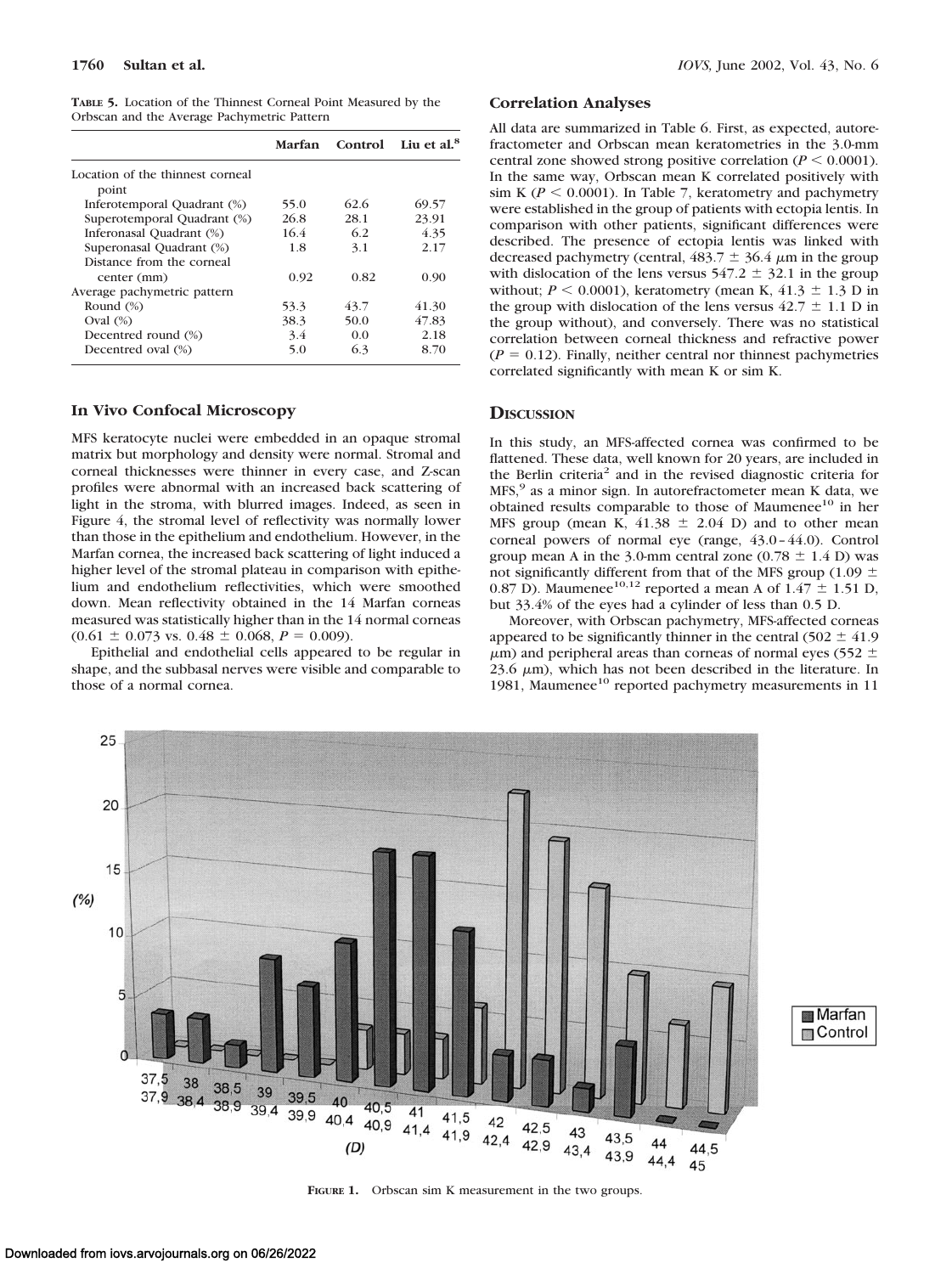

**FIGURE 2.** Orbscan central pachymetry measurements in the two groups.



**FIGURE 3.** This example of a pachymetric pattern (central and 10 midperipheral locations) generated with the Orbscan system, in a patient with MFS, shows a central corneal thickness of 256  $\mu$ m, a thinnest corneal point in the temporal inferior quadrant of 450  $\mu$ m, and a centered round pattern.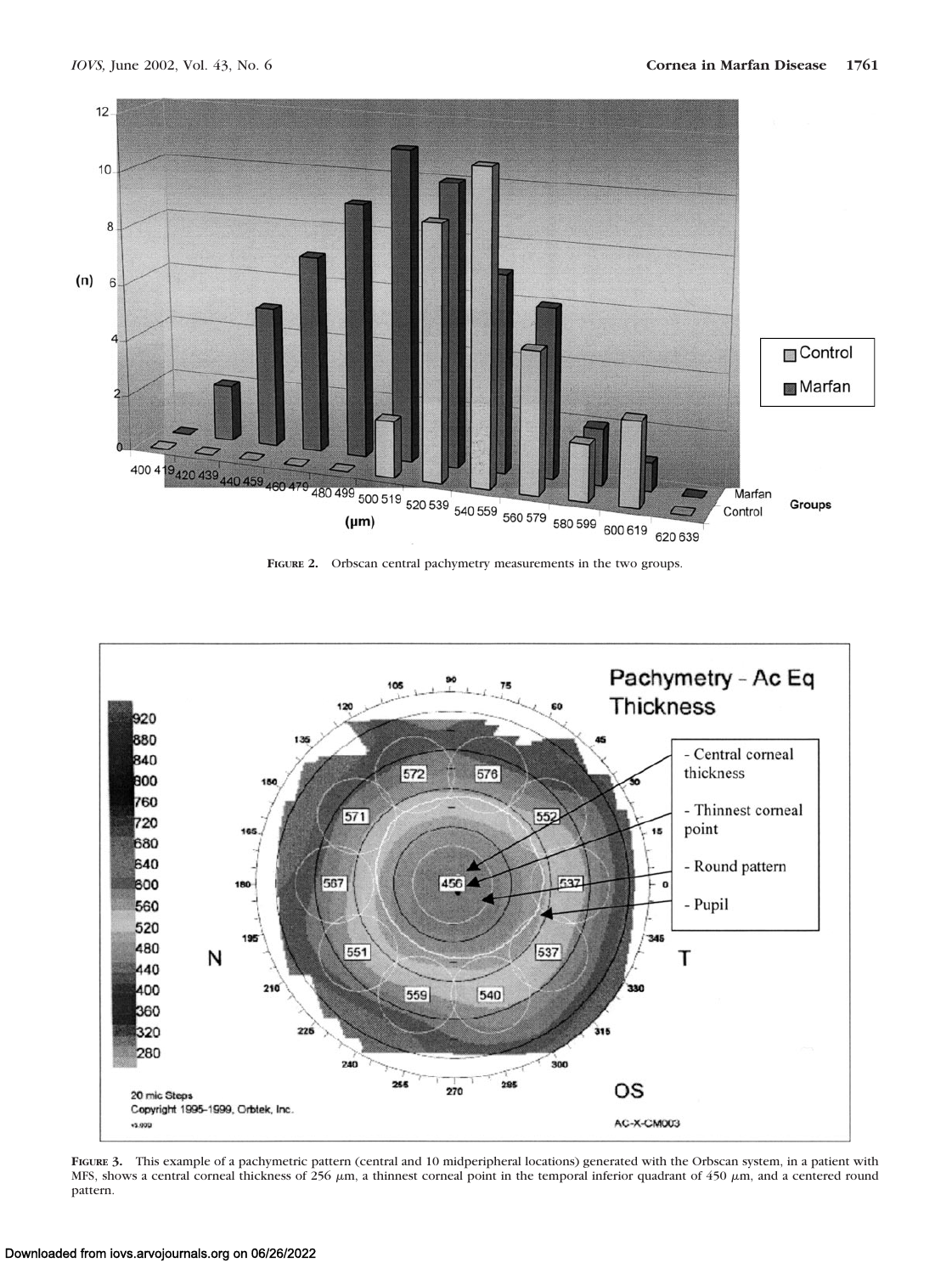

**FIGURE 4.** In vivo confocal microscopy (**A**, **B**). The Z-scan profile curve (**C**, **D**) confirms corneal thinning with stromal hyperreactivity in the MFS-affected cornea (**D**) and shows an opaque extracellular matrix (**B**), as can be seen by loss of epithelial (Ep) and endothelial (En) peaks. (**A**) and (**C**) represent a normal cornea.

patients, but did not notice any statistical difference with the normal population. In our control group, pachymetry measurements were close to those of Liu et al.<sup>8</sup> and Dursun et al.,<sup>11</sup> for normal eyes. Indeed, in these three groups of normal eyes, superior and superonasal regions were always the thickest (in our study, respectively,  $635 \pm 24$  and  $631 \pm 30$   $\mu$ m), and inferotemporal, temporal, and central regions were always the thinnest (in our study, respectively,  $595 \pm 29$ ,  $592 \pm 28$ , and  $552 \pm 24$   $\mu$ m). In our MFS group, it is important to note that results were almost inverse: The central pachymetry remained

**TABLE 6.** Correlations of Clinical and Orbscan Corneal Topography System Data

|                                         | Correlation<br>Coefficient | P         |
|-----------------------------------------|----------------------------|-----------|
| Mean K, mean K $(AR^*)$                 | 0.93                       | < 0.0001  |
| Mean K, sim K                           | 0.98                       | < 0.0001  |
| Mean K, central pachymetry              | $-0.27$                    | <b>NS</b> |
| Mean K, thinnest pachymetry             | $-0.27$                    | <b>NS</b> |
| Mean K, refractive power                | 0.24                       | 0.05      |
| Sim K, central pachymetry               | $-0.14$                    | <b>NS</b> |
| Sim K, thinnest pachymetry              | $-0.15$                    | <b>NS</b> |
| Sim K, refractive power                 | 0.26                       | 0.02      |
| Central pachymetry, thinnest pachymetry | 0.97                       | < 0.0001  |
| Central pachymetry, refractive power    | 0.21                       | <b>NS</b> |
| Thinnest pachymetry, refractive power   | 0.2                        | <b>NS</b> |

\* Autorefractometer data.

the thinnest (502  $\pm$  24  $\mu$ m), but the thickest corneal regions were (in order of decreasing thickness) inferonasal, nasal, inferior, and inferotemporal (respectively,  $594 \pm 46$ ,  $587 \pm 40$ , 584  $\pm$  44, and 576  $\pm$  47  $\mu$ m), whereas the thinnest regions were (in the same order) superonasal, superior, temporal, superotemporal, and central areas (respectively,  $576 \pm 44$ ,  $573 \pm 47$ ,  $566 \pm 45$ ,  $563 \pm 40$ , and  $502 \pm 24$   $\mu$ m). Therefore, in Marfan disease, the whole cornea was significantly thinner than in the normal eye, and traditional variations in corneal thickness were different. In normal eyes, the superior area was always thicker than the inferior one, which was the opposite in Marfan corneas.

The ocular enlargement was known to be a common, if not invariable, feature of  $MFS$ ,<sup>13</sup> followed later by the scleral thin-

**TABLE 7.** Comparison of Measurements between Patients with and Those without Ectopia Lentis

| No Ectopia<br>Lentis                | $P^*$                 | Ectopia<br>Lentis                   |
|-------------------------------------|-----------------------|-------------------------------------|
| $42.7 \pm 1.1$                      | < 0.0001              | $41.3 \pm 1.3$                      |
| $42.8 \pm 1.1$                      | < 0.0001              | $41.3 \pm 1.3$                      |
| $547.2 \pm 32.1$                    | < 0.0001              | $483.7 \pm 36.4$                    |
| $536.7 \pm 32.6$<br>$-0.25 \pm 1.7$ | < 0.0001<br><b>NS</b> | $469.7 \pm 38.1$<br>$-1.25 \pm 2.3$ |
|                                     |                       |                                     |

Data are the mean  $\pm$  SD.

\* Compared with control.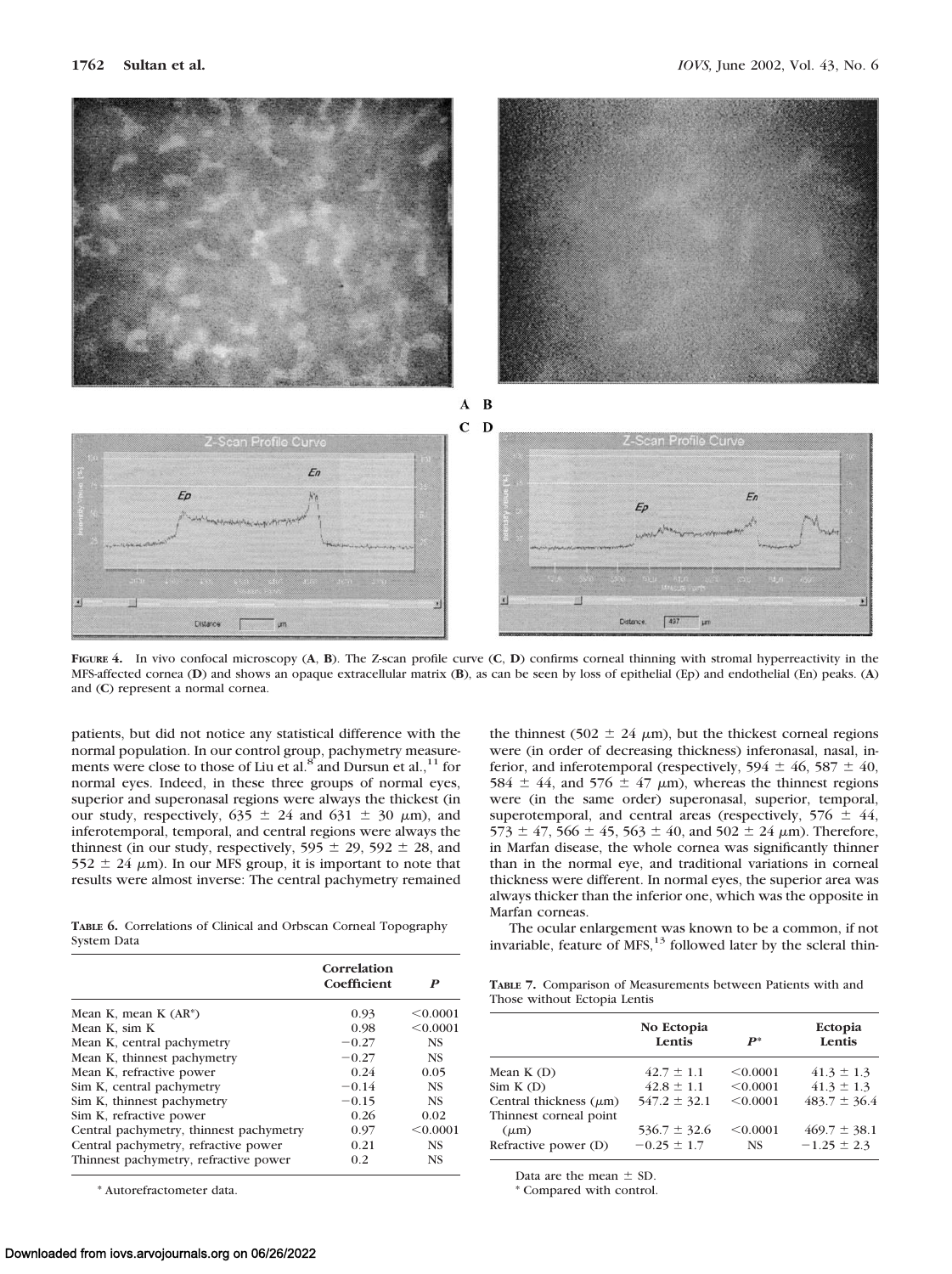ness; the degree of enlargement is not uniform, and there could be an exaggeration of the corneal scleral groove. The following question then occurs: Are sclera and cornea thin because of ocular enlargement, or do the histologic abnormalities of Marfan disease generate thinness and change their consistency?

Fibrillin is widely distributed throughout ocular tissues and participates in an extensive elastic fiber system.<sup>13-15</sup> It has been observed in human and bovine cornea with variable patterns of location. Wheatley et al.<sup>13</sup> detected only patchy traces of fibrillin in normal corneal stroma, localized in spaces between the collagen lamellae. Fibrillin is present in newborn, but not adult, corneas.<sup>16</sup> Pessier and Potter<sup>17</sup> suggested abnormal deposition of fibrillin in the extracellular matrix (ECM). The epithelial basement membrane region consistently exhibits fibrillin staining, particularly in the peripheral cornea, where a dense band of staining is present between the corneal epithelium and Bowman's layer, but was faint in the central cornea.13,18 This pattern could be related to an increased hemidesmosome content in the epithelial basement membrane zone when moving from limbus to central cornea. No staining of the Descemet membrane or the corneal endothelium was detected. In addition, fibrillin was detected in pathologic corneas, such as in bullous keratopathy,<sup>19</sup> after refractive surgery,<sup>20,21</sup> and in keratoconus.<sup>22</sup> It has been proposed that cornea flattening in Marfan is due to the increased dimension of the whole globe. Products of an altered fibrillin gene could be responsible for a thin peripheral cornea, because of the dense band of fibrillin that exists between the corneal epithelium and Bowman's layer. Then, because of the eye enlargement, the whole globe could be "stretched" over time, with, essentially, thin cornea (even in the center) and other ocular tissues.

Fibrillin-1 is a major component of the 10- to 12-nm microfibrils that are thought to play a role in tropoelastin deposition and elastic fiber formation and to possess an anchoring function. $23$  In the cornea, the microfibrils may act as a flexible mechanical anchor at epithelial–mesenchymal basement membrane interfaces, as is found in the dermal–epidermal junction. Morphologic abnormalities of elastic components contribute to centrifugal stretching of the cornea and the sclera. Intraocular pressure can then generate ocular enlargement. In this way, the more stretched the eye, the thinner and more flattened the sclera and cornea, and the final stage may be megalocornea or cornea plana.

In our MFS group, we found that keratometry and pachymetry were both highly associated with ectopia lentis (*P* 0.0001). Thus, morphologic abnormalities resulting from mutations in fibrillin-1 produced the same flattening and thinning of the cornea and dislocation of the lens. Examination of ocular tissues of patients with MFS with ectopia lentis revealed zonu-<br>lar fibers reduced in number,<sup>24-26</sup> thin, stretched, irregular in diameter,<sup>16</sup> inelastic, and easily broken when compared with normal control subjects.

Despite the abnormal thinning of cornea in the MFS group, neither keratoconus nor corneal ectasia was detected, even with Orbscan posterior elevation and topography. Comparable results were obtained by Maumenee,  $10,12$  who did not observe any keratoconus in her series of 160 patients with MFS. Nevertheless, Kenney et al.<sup>22</sup> found that fibrillin-1 was expressed in keratoconus corneas but was absent in all normal central corneas and was seen only in the normal limbus and the conjunctiva (in agreement with most previous data).

The Orbscan corneal topography system is a device developed to evaluate anterior and posterior corneal surface topography and thickness of the entire cornea. Orbscan pachymetry is obtained using a 3-D scanning optical slit device (an advantage is that it is a noncontact method), which can detect small hydration-based, transient, corneal thickness fluxes. According to Lattimore et al., $<sup>6</sup>$  the accuracy and variability (precision) of</sup> pachymetry measurements using the Orbscan system is acceptable for use in research.6,7,27

Yaylali et al.<sup>28</sup> reported that the relative accuracy and precision of this system was similar to those of ultrasonic pachymetry, although they found that thickness measurements were 23 to 28  $\mu$ m greater than those obtained by ultrasonic pachymetry (but always separated by the same difference). In addition to that, pachymetric measurements of central thickness made in the Prospective Evaluation of Radial Keratotomy (PERK)<sup>8</sup> study were  $20 \mu m$  thinner than the measurements obtained with the Orbscan system, and  $54 \mu m$  for Marsich and Bullimore.7 In our control group, results showed that central pachymetry (552  $\mu$ m) was similar to many previous data, but some midperipheral measurements appeared to be thinner. However, pachymetry measurements were performed with the same system in our two groups.

In vivo confocal microscopy in 14 corneas of patients with MFS confirmed corneal thinning, depending on the stroma, with an opaque stromal matrix (Fig. 4). Z-scan profiles were abnormal with an increased stromal back scattering of light (Fig. 4). These last data were observed in cornea plana, $2$ which can be considered a different entity, with genetic transmission (an autosomal recessive mode of inheritance), because in the cornea of patients with MFS, Vesaluoma et al.<sup>29</sup> found that midstromal keratocyte nuclei were embedded in an opaque matrix and that posterior keratocyte nuclei were obscured, due to opaqueness of the stromal matrix. Even with substantial flattening of the cornea, however, confocal microscopic abnormalities of MFS are not the same as in cornea plana, in which stromal and total thicknesses are close to normal, with a reduced epithelial layer. Moreover, the Bowman layer is absent, and subbasal nerves have abnormal branching patterns, contrary to that observed in MFS, suggesting the role of fibrillin location in the epithelial layer of the corneal periphery.

In conclusion, because positive diagnosis of MFS is still difficult, ophthalmologists treating this disease need help, particularly in cases of minor ectopia lentis*.* Minor signs, such as flattened corneas, are very useful. In line with our findings on the cornea in MFS, in our Marfan clinic, we offer systematic pachymetry to patients with suspected MFS, tracking a thin cornea, highly significantly associated with ectopia lentis. Moreover, normal intraocular pressure associated with a thin cornea, may lead to suspicion of authentic chronic glaucoma, appearing as a possible complication of MFS, almost simultaneously with ectopia lentis. This easily detectable sign could be considered a new minor sign of MFS. It would be of interest to perform further investigations to confirm these findings and elucidate the mechanisms.

#### **APPENDIX**

#### **Marfan Study Group**

Catherine Boileau, Sylvie Molcard, Florence Tubach, Jean-Marie Leparc, Christine Muti, Bertrand Chevalier, and Guillaume Jondeau, from the Marfan Clinic of Ambroise Pare Hospital, University of Paris-V, Paris, France.

#### *References*

- 1. Robinson PN, Godfrey M. The molecular genetics of Marfan syndrome and related microfibrillinopathies. *J Med Genet.* 2000;37: 9–25.
- 2. Sakai LY, Keene DR, Engvall E. Fibrillin, a new 350-kD glycoprotein, is a component of extracellular microfibrils. *J Cell Biol.* 1986;103:2499–2509.